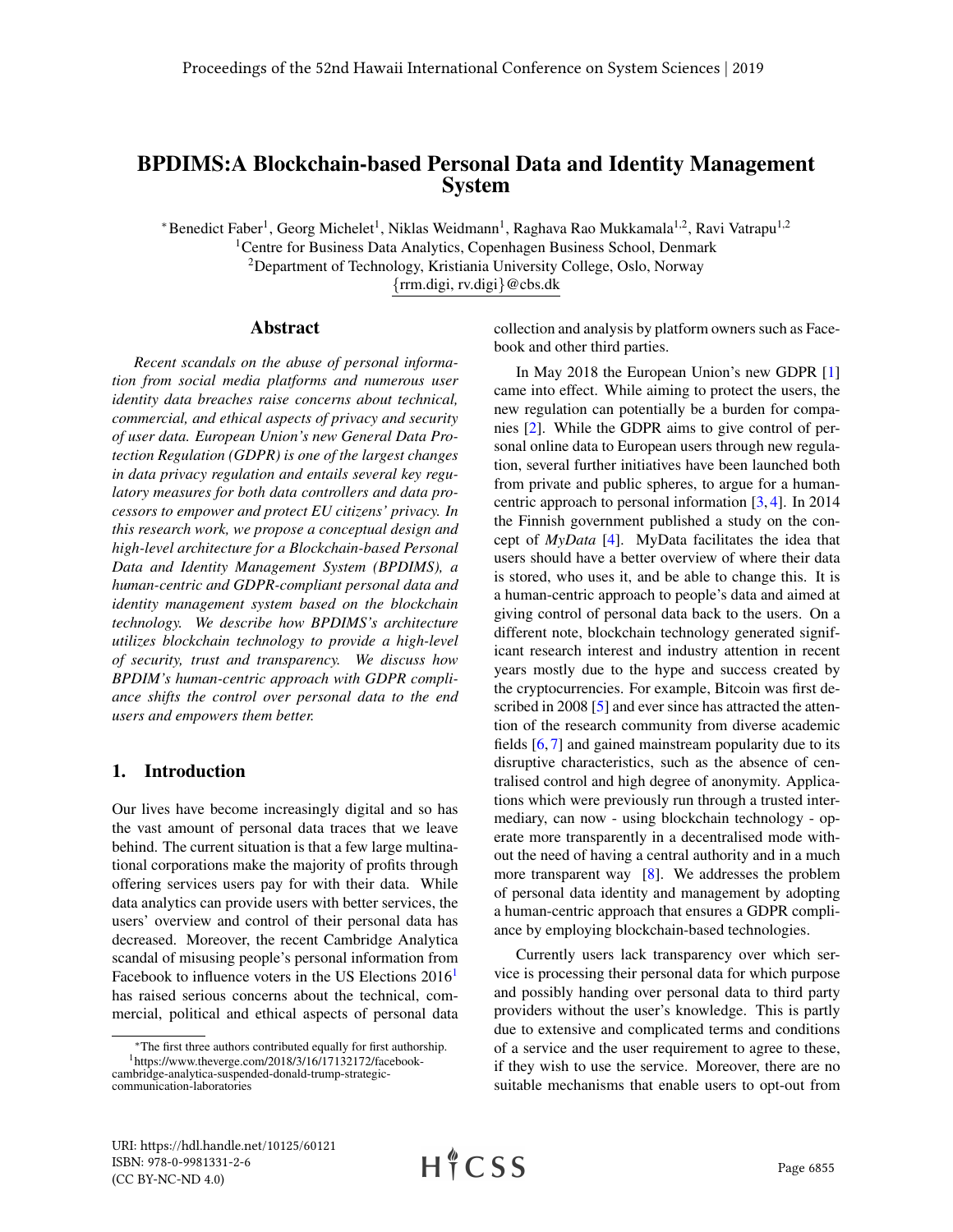a service gracefully, e.g. deleting all the history of using the service from the service provider. And lastly, currently there is a lack of systems that enable users in an effective and user-friendly way to obtain an overview of the usage of their personal data and to exercise finegrained control over the usage of their personal data. While the GDPR addresses the aspects of transparency and consent and puts the legislation in place to enforce appropriate mechanisms, the latter issue of user control has not sufficiently been solved yet. Furthermore, after users have gained full transparency, they need adequate means to control the consent that is connected to the usage of their personal data. The GDPR will put the regulation in place to empower the user to request deletion of or revoke consent to use their personal data. However, there is a need to research and develop a system that facilitates this request or revocation of personal data. The main focus of this research work is to come up with a conceptual design for such a system called Blockchainbased Personal Data and Identity Management System (BPDIMS) that empowers users to get full transparency and control over the usage of their personal data. Consequently, the overarching research question is:

> *How blockchain can be utilised to develop a system for personal data and identity management which is human-centric and GDPR compliant?*

The rest of the paper is organised as follows: First, we provide a concise description of related work. In the next section (sec. [3\)](#page-1-0) we describe the theoretical foundations of relevant concepts. Sec. [4,](#page-3-0) introduces and describes our proposed conceptual BPDIMS design, while sec. [5](#page-6-0) describes different use case scenarios and the system functionality. In the last two sections (sec.  $6 \& 7$  $6 \& 7$ ), we discuss technical and usage aspects of the BPDIMS and conclude with future work.

## 2. Related Work

We limit our discussion to the systems and architectures that proposed personal data management using blockchains. Blockchain technology is still evolving and the number of applications using blockchain are slowly increasing. However the applicability of blockchain technology for personal data management is not wellexplored yet. One of the first contributions in this direction is [\[9\]](#page-9-8), where a protocol was developed which turns a blockchain into an automated access-control manager for a decentralised personal data management system. Use of auditable contracts deployed on blockchain infrastructures for a transparent data access, sharing/processing of personal data by data owners and a privacypreserving architecture was proposed in [\[10\]](#page-9-9). Similarly, a framework for aggregating online identity and reputation information based on social dependency network to provide online behavioural ratings is proposed in [\[11\]](#page-9-10).

In the healthcare domain several studies explored blockchain technology for the medical data access. A seminal and highly relevant contribution is [\[12\]](#page-9-11), where authors proposed an architecture based on artificial intelligence and blockchain technology to enable control of their personal data including medical records to the users. In the similar lines a decentralised record management system to handle electronic patient records using blockchain technology was proposed in [\[13\]](#page-9-12). The research work in [\[14\]](#page-9-13) proposed a mobile app architecture based on blockchain to enable patients to own, control and share their own data easily and securely without violating privacy. When compared to the existing research, our research proposes a new conceptual design and system architecture for human-centric personal data and identity management based on the MyData initiative, by using blockchain and smart contracts technology that is in compliance with the forthcoming GDPR [\[1\]](#page-9-0).

# <span id="page-1-0"></span>3. Theoretical Foundations

GDPR: The GDPR [\[1\]](#page-9-0) is one of the largest changes in data privacy regulation in recent history and came into effect in May 2018 in place of Data Protection Directive from 1995. The key aim is to harmonise data privacy laws across Europe and particularly to empower and protect EU citizens' privacy. One of the most central issues is the question of user's consent. The regulation states that the service provider must show what the user's consent is for and it should be easy for an user to withdraw his consent. If the user withdraws his consent or if there are changes in data usage other than what the consent is for, then the service provider required to delete the data related to the specific user. Furthermore, it is the user's right to access, meaning that on the user's request the service provider must provide an overview of whether the user's personal data is being processed and the purpose of processing. The service provider must also provide all data to the user in a machine-readable format. Similar to the right to access is the right to data portability; the user should be able to get an extract of his personal data from the controller in a machine readable format and has the right to transfer his data to another controller. Voilations of GDPR can result in large fines for companies of up to 20 million Euros or 4% of global turnover, whichever is larger [\[1\]](#page-9-0).

MyData Human-Centric Personal Data Management: MyData [\[4\]](#page-9-3) is a concept that refers to a paradigm shift from current organisation-centric focus to humancentric focus in personal data management. The pri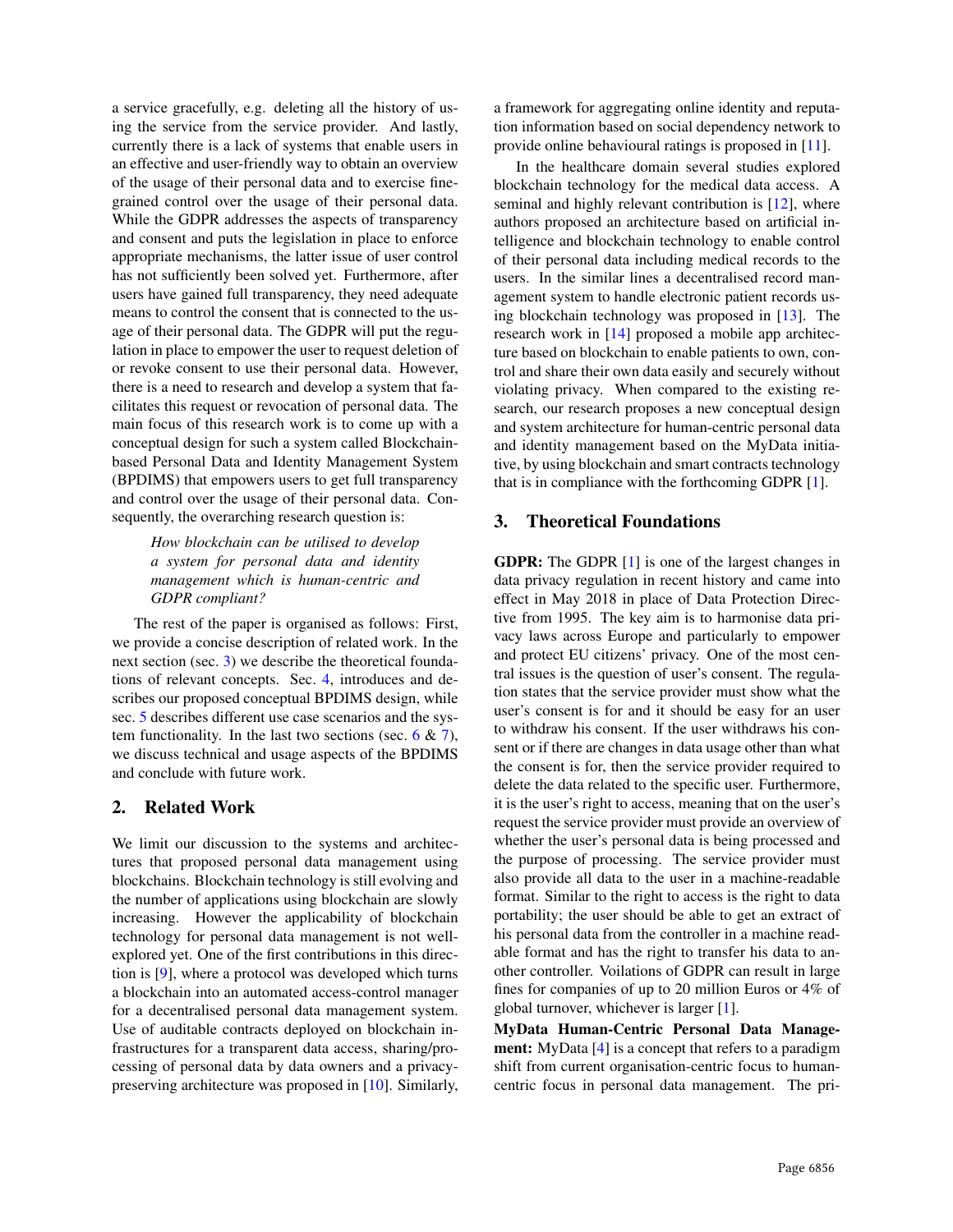mary idea behind MyData is that users should have a better overview of where their data is stored, who uses it, and be able to influence/decide who can use it and what it is being used for. In other words, it's a concept aimed at giving the control over their personal data back to the users. This is achieved through a humancentric approach that empowers the users by placing them in the centre of the *data ecosystem*. MyData intends to change the infrastructural approach so it ensures data portability and interoperability through open infrastructures. Furthermore, the concept is consent-based, so the user can control the flow of data without storing the data on centralised repositories. Lastly, the MyData approach facilitates data sharing across sectors with the goal of advancing the benefits of data sharing and usage which would profit the users, businesses, and society as a whole. Main objectives from the user perspective are: 1) right to know what personal information exists, 2) right to see the content of personal information, 3)right to rectify false personal information, 4) right to audit who accesses personal information and why, 5) right to obtain personal information and use it freely, 6) right to share/sell personal information to others., and 7) right to remove or delete personal information.

## 3.1. Blockchain

Blockchain is the decentralised distributed database technology that is combined with guarantees against tamper-resistance of transactions/records using cryptographic methods. By using time-stamping of its transactions and messages, blockchain provides universally verifiable proofs for existence or absence of a transaction in the distributed database and the underlying cryptographic primitives using hash functions and digital signatures provide guarantee that these proofs are computationally secure and verifiable at any point in time. Blockchain is decentralised, jointly maintained by a plurality of independent parties/nodes and achieves consistency of transactions among distributed nodes by using distributed consensus protocols (such as Byzantine fault tolerance algorithm [\[15\]](#page-9-14)) without the need of having a central authority. Blockchain transactions are transparent and visible to all users of the system and at the same time blockchain provides anonymity to its users by allowing them create pseudo-anonymous transactions without the need for disclosing their personal information. The disruptive and innovative nature of blockchain technology resulted in the evolution of many decentralised applications such as cryptocurrencies and smart contracts. Bitcoin, a decentralised cryptocurrency based on blockchain technology was introduced in 2009 [\[5\]](#page-9-4) and as of now, Bitcoin is the largest

cryptocurrency with a market capital of approximately more than 100 billion USD<sup>[2](#page-2-0)</sup>. Simply put, blockchain technology is built on three main concepts: a distributed database, a trust protocol and cryptography. In the following subsections we will explain them briefly.

Distributed database: Built on the concept of peer-topeer networks and distributed storage [\[16\]](#page-9-15), blockchain technology can be considered as a distributed data store with state machine replication using peer-to-peer protocol, where the transactions are the atomic changes to the data store which are grouped into blocks [\[12\]](#page-9-11).

The Trust Protocol: In order to avoid having a central authority for enabling the trust in the system, there needs to be some mechanism that establishes trust between the involved parties, which is achievable by distributed consensus of the involving parties. In blockchain trsust is ensured through a distributed consensus protocol. Although the protocol can vary slightly from system to system, the idea of achieving trust with the consensus of involving parties remains the same. The two most widespread concepts of this protocol are proof-of-work and proof-of-stake which follow a Byzantine fault tolerance scheme [\[15\]](#page-9-14).

Proof-of-work (PoW) refers to the idea that a service requester is required to solve a cryptographic puzzle (*computational work*) to participate in a network and it was initially proposed in hashcash [\[17\]](#page-9-16) as a counter measure for denial of service attack using CPU costfunctions. In blockchain and especially in Bitcoin [\[5\]](#page-9-4), it is used as a verification techniques for finding the suitable appropriate header for new blocks of data and to append them to the chain of blocks. To add a block, a node has to solve a cost-function (find the right *nonce*), that results in a pre-defined hash format with certain restrictions. At the same time, blocks can only be added to the longest chain (with the most proof-of work invested), to avoid 'dishonest' attempts of altering the ledger.

Proof-of-Stake (PoS) is another method for verifying and adding blocks to the blockchain, where the node that creates the next block is chosen [\[18\]](#page-9-17). Therefore, a node adds and verifies blocks according to how much stake they have in the system. Thereby, ownership will lead to actors behaving honestly, otherwise they would lose their stake, if they behave dishonestly. Even though there are other anchoring schemes similar to the above, we skip their description due to space limitations.

## 3.2. Cryptographic Primitives

Hash Functions: Hashing is used to ensure integrity of data and a hash function is an input independent average linear time algorithm that takes set of variables or data

<span id="page-2-0"></span><sup>2</sup>https://charts.bitcoin.com/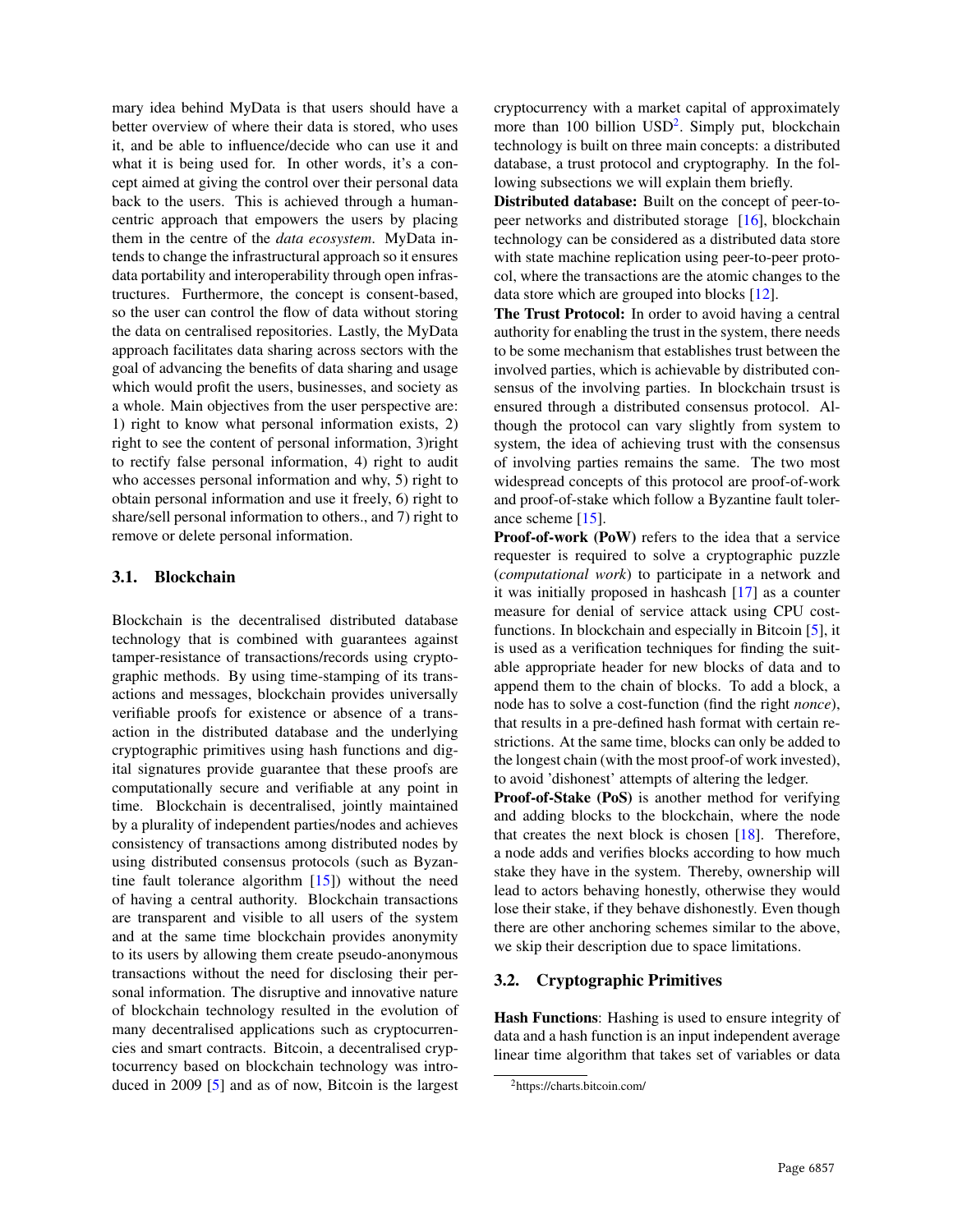and transforms it into a fixed size hash digest [\[19\]](#page-9-18). A successful hash function has the following characteristics: *deterministic* - the same input always creates the same output, *efficient* - output is computed in a timely manner, *distributed* - evenly spread across the output range, meaning that similar data should not correlate to similar hashes, *preimage-resistance* - it needs to be infeasible to find the input  $x$ , based on the hash value  $(h(x))$  and *collision resistance* - no two different inputs x and y, create the same hash  $h(x) = h(y) \implies x \equiv y$ . Furthermore, hash functions are used for organising and linking data together in blockchains. Another key concept of hash functions in the blockchain is that of organising and linking data together. This is done through the hashing of various elements in the block header containing hash of previous block, merkle root of transactions, time, and nonce. The concept of Merkle Tree [\[20\]](#page-9-19) is that each transaction is hashed, then the resulting hash of each transaction is hashed to build a tree structure until top node known as the merkle root is obtained. This type of organising of data allows secure and efficient verification of contents of a block and summarise all the transactions in a block [\[21\]](#page-9-20).

Digital Signatures: One of the main goals of blockchain technology is to be able to verify authenticity and non-repudiation of data/transactions. Digital signature is a cryptographic scheme that guarantees two properties: *authenticity*, that the data/message created or owned by the known sender and the *non-repudiation* property guarantees that the data is not altered, using a pair of keys with an asymmetric cryptographic algorithm like RSA [\[22\]](#page-9-21). Over the years, more secure versions of digital signatures have been developed. For instance, Bitcoin, uses the Elliptic Curve Digital Signature Algorithm (ECDSA) for key generation [\[23\]](#page-9-22).

The orchestration of the above-described technologies lead to the following characteristics (Tab. [1\)](#page-3-1).

| Immutability | Data written to database cannot be changed                   |
|--------------|--------------------------------------------------------------|
|              | or deleted without consensus leading to                      |
|              | data integrity                                               |
|              | Decentralization No single point of failure/control achieved |
|              | by decentralized architecture and a dis-                     |
|              | tributed database                                            |
| Transparency | All data sent through the blockchain is vis-                 |
|              | ible to all network participants                             |
| Pseudonymity | The identity of data senders and receivers                   |
|              | is unknown                                                   |
| Chronology   | Every transaction is time-stamped and can                    |
|              | be traced back                                               |

#### <span id="page-3-1"></span>Table 1. Characteristics of the Blockchain

Using blockchain as a tamper-proof ledger would record the transfer and prove ownership of assets beyond any doubt. This enables smart contracts, an idea conceptualized already 20 years ago [\[24\]](#page-9-23): the creation of computer programs that can securely enforce previously closed contracts. Concluding, the idea of smart contracts is to take contractual clauses, translate them into code and thereby making them self-enforceable. Hence, intermediaries who are responsible for enforcing the contract are not needed, but instead a trusted computer program is relied upon. Complex contractual and payment agreements can be included in standardised contracts and then be monitored and executed at low transactional costs, as they are managed digitally and immutably [\[25\]](#page-9-24).

## <span id="page-3-0"></span>4. Conceptual Design

Methodology: We use design science as the methodology for building the conceptual design of the proposed system. The proposed conceptual design in this research work serves as an artefact and we want use the conceptual design as a basis for building a prototype implementation later. Furthermore, we want to do several iterations of the design artefact and prototype, validating and evaluating them according to design science guidelines for meeting the specifications of the proposed system. We also want to integrate feedback on the conceptual design and subsequent prototype from different stakeholders of the system systematically according to the design science guidelines.

In this research, our motivation is to develop a concept that maximizes the transparency as well as the control over personal data for users. MyData has proposed a human-centric approach that empowers the user by placing him in the center of his *data ecosystem*. The main focus here is not *owning* the data (i.e. storing the data on the user's own server), but to control the data flow from data to service provider by controlling the associated consents from the user to the respective service. While the approach of MyData, requires a significant shift in the ecosystem and that service providers agree on this way of handling data, we sought to develop an approach that can enable a fair balance in the ecosystem without support from the service provider, but only through technology and legislative means. It needs to be mentioned, that users also have little transparency over the value of their data, which is currently used as a type of *digital currency* to pay for the use of a *free* service. Service providers most often use personal data to tailor and improve their services as well as sell their user's data to third party providers for money. Our system design does not aim at avoiding the collection and usage of data for service improvement, research, etc., but it aims at enabling the user to gain transparent insights and receive a monetary return for offering his personal data directly to other service providers. We deem that blockchain as a vehicle of decentralisation, shifting the power from cen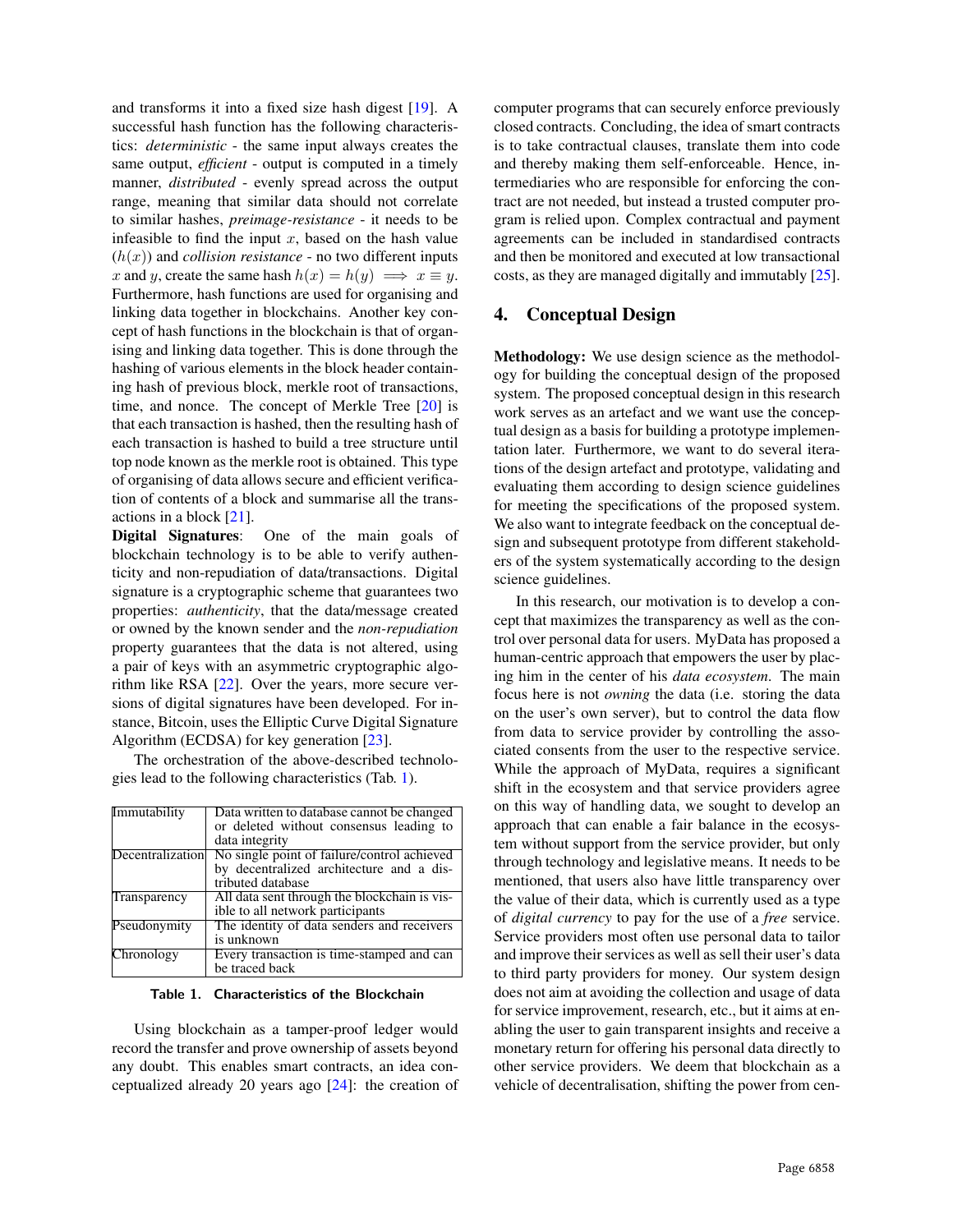tralised service providers to the end users. Through the characteristics mentioned in section [3,](#page-1-0) blockchain has the potential to put control in the personal data ecosystem in the user's hands with an increased trust that is distributed among all parties. Furthermore, the immutable and chronologic storage of consents and personal data transactions increases trust from the service providers' perspective. Lastly, capturing the conditions of data and monetary exchange between service providers and user through smart contracts omits the need for a third party while ensuring a reliable way of storing and enforcing the agreements. Smart contracts increase the level of trust from both sides at reduced costs, as the conditions are stored in and executed through immutable code. However, it is important to mention, that blockchain is not a suitable mean to store personal data on it as it is replicated across many nodes, which will leads to lot of redundancy and at the same time the immutability aspect of blockchain conflicts with the GDPR right to be forgotten in case of personal data as the data once stored on blockchain can not be deleted. Therefore, in order to address this challenge, we propose to use off-chain repository to store the personal data of users and let the blockchain store a hash data pointer to the storage location of personal data on off-chain repository. In this way, if some wants to use the GDPR right to be forgotten, then the personal data on off-chain repository is deleted in order to comply with GDPR and the immutable hash data pointer stored on blockchain will be become null and void and thereby becomes GDPR compliant. Next, we will introduce a human-centric approach and highlight the advantages of blockchain technology.

## 4.1. System Design Guidelines

The overarching goal of the system is to provide a holistic, personal data management tool to the user, meaning that the user of the system can expect full transparency and control over his personal data. We believe that this can be achieved by creating a system that embodies the following system design guidelines:

- 1. User-centric: empowering the user
- 2. Transparency: user knows at any time how and by whom his data is utilised
- 3. New rights: GDPR-compliant give and revoke consent for data processing, deletion and portability.
- 4. Data economy: provide a financial value to the data and facilitate the trading of it
- 5. Validated data: a repository with validated data that is of high value to service providers.
- 6. Security: user data stored in an encrypted form with the secure storage of encryption keys

As mentioned above, the MyData principles are incorporated into the design guidelines. In the proposed conceptual design, we ignore scenarios of data transfer from one provider to another. We do not want to facilitate a data transfer between service providers as it is not in line with the full control of the user data by the user. The proposed system would be built on a private or permissioned blockchain with public visibility, which means that anyone can view the transactions / blocks on the blockchains and verify certain permitted validity checks (as a public user), but the permissions of various stakeholders for example who can make a transaction or who can be data validator etc. are regulated by the governing body of the proposed system which typically includes major stakeholders.

### 4.2. System Overview

As illustrated in figure [1,](#page-5-0) the BPDIMS incorporates several roles and components as further explained below. System Roles: The following are the key stakeholders in the proposed system.

- 1. User: end users utilizing the system
- 2. Service provider: company providing a service to user, either paid or free.
- 3. Data purchaser: an entity (company or person) purchasing the user data for a specific stated purpose
- 4. Data validators: entities who validate the user data to make sure that it contains what the user claims to be.

System Components: As illustrated in figure [1,](#page-5-0) the system incorporates several components, namely three blockchain layers: a smart contract blockchain, an access blockchain and an identity blockchain, the offchain data repository, and the user interface.

*Data Types:* The system distinguishes between two different types of data collection. On the one hand, we have a static identification data type, which is already in *control* of the user. This can be the user's name, age, address, and personal information etc. The user can verify his data by an institution (e.g. municipality) to use the identification functionality (sec. [5.4\)](#page-7-0) or to increase the value of his data. On the other hand, we have a dynamic data type, which is generated while using a service and is in the control of the service provider. This includes shopping history, performance data in a fitness app, and social media data, among others. The distinction is important, because each data type is captured differently.

Blockchain Layers: The proposed system contain blockchain layers (fig. [1\)](#page-5-0) as further described below.

*1) Smart contract layer (Smart Contract Blockchain):* The first layer is a Smart Contract Blockchain, which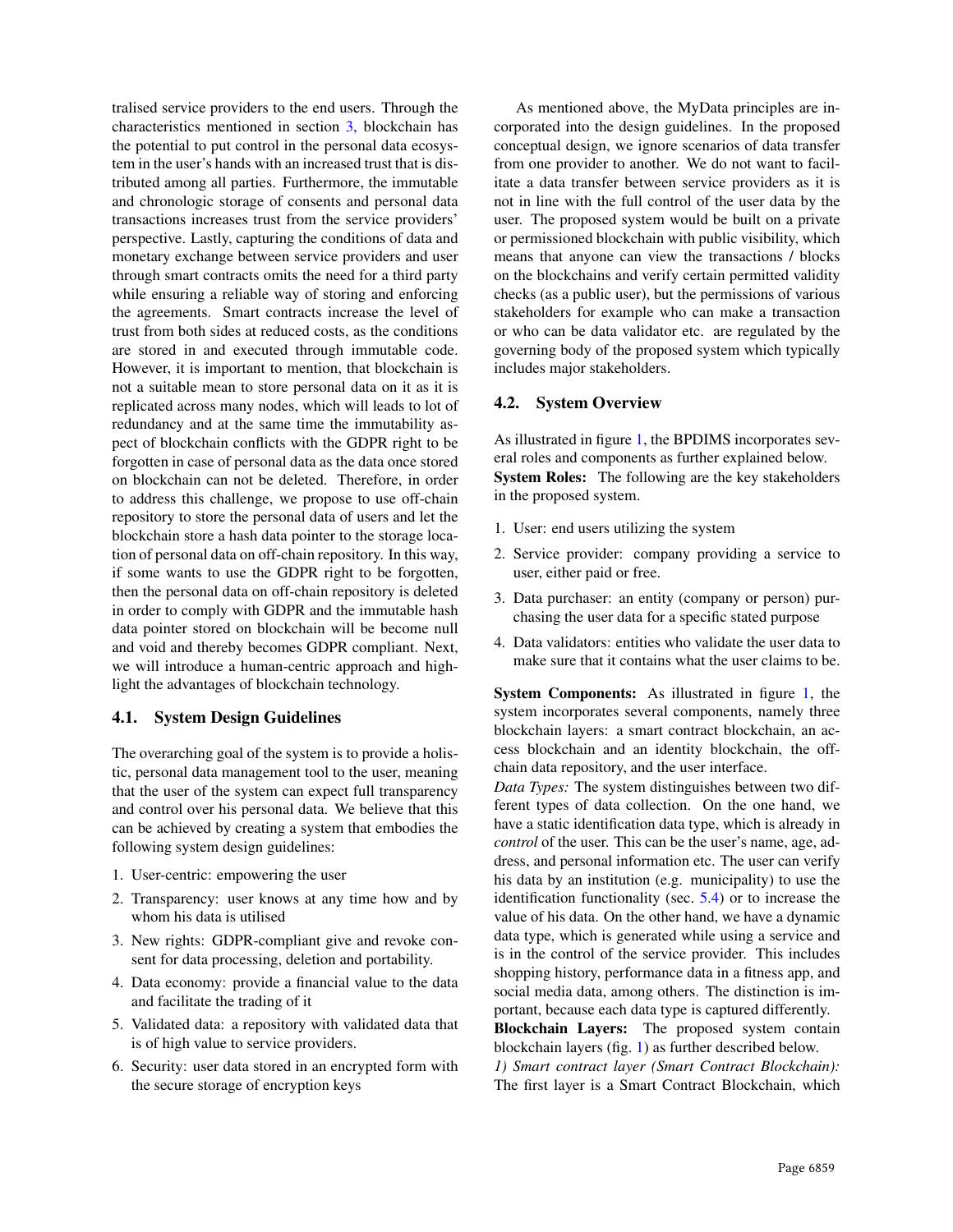

<span id="page-5-0"></span>Figure 1. System Architecture for BPDIMS

is used to store conditions for data exchanges between: (1) user and service providers, which are agreements on data export on a regular basis and (2) user and data purchaser, which are agreements to access and pay for datasets of the user.

*2) Access layer (Access Blockchain):* The second layer will be implemented as a tool to ensure privacy, while taking advantage of the immutability and integrity characteristics of blockchain technology. The idea is based on [\[26\]](#page-9-25) who connect an offline storage through an access layer based on the blockchain. This framework enables users to control and own their personal data, while service providers are *guests* with *delegated permissions*. Only the user can change this set of permissions and thereby access to the connected data. The basis for the access management is a smart contract-fuelled blockchain, so that the user can set automaticallyenforced time limits for the access of the data. After the time limit, the consent is automatically revoked.

*3) Hash storage layer (Identity Blockchain)* The third layer is used for storing hashes of data. These hashes are created, when personal data of the user is verified by certain trusted authorities like governmental organisations who could verify the user's personal details. Part of this verification process is creating a hash of the verified data that is immutably stored on this Identity Blockchain of the system. Whenever a service provider gets access to this layer, he can verify personal data sent by the user and thereby verifying the *digital identity* of that user.

Off-chain repository: The user data will be stored in the external online data repositories which could be cloud storage database systems or any other online data storage repositories. For example, the underlying personal storage system could be constructed as a dis-

tributed hashtable as developed by [\[27\]](#page-9-26), which is connected to the data pointers of the access layer. This way, data can be fragmented and is less attractive for hacking, while accessing and finding the data in the database is highly efficient. These data repositories are not part of the blockchain and therefore we can name them as off-chain repositories. Storing the personal data in the off-chain repository allows the data to be deleted from the system, should users revoke their consent, which is in line with the GDPR. Moreover, all the user data in these off-chain repositories will be stored in an encrypted form using symmetric encryption keys that are owned by the respective user who owns the data. We also propose to use threshold encryption [\[28\]](#page-9-27) scheme to split the key and distribute them to the third party key keepers using the established key exchange algorithms such as either with Diffie-Hellman key exchange algorithm [\[29\]](#page-9-28) or even using the public key infrastructure [\[20\]](#page-9-19) to to securely exchange encryption keys store in a safe and distributed manner.

User Interface (UI): The user interface has two main purposes: firstly, to give an overview over all personal data of the user and secondly, to be able to manage all the data and system functionalities. The system displays all personal data that is stored at any service provider and the respective given consents (e.g. billing, targeted advertising or newsletter mailing), the data selling history and all data that is currently stored on the off-chain repository of the user. The user can manage all data in the same system, which is based on giving and revoking consents to use the data and to access the data. The data is accessed either when it was purchased by a company or when the user identifies himself through the system.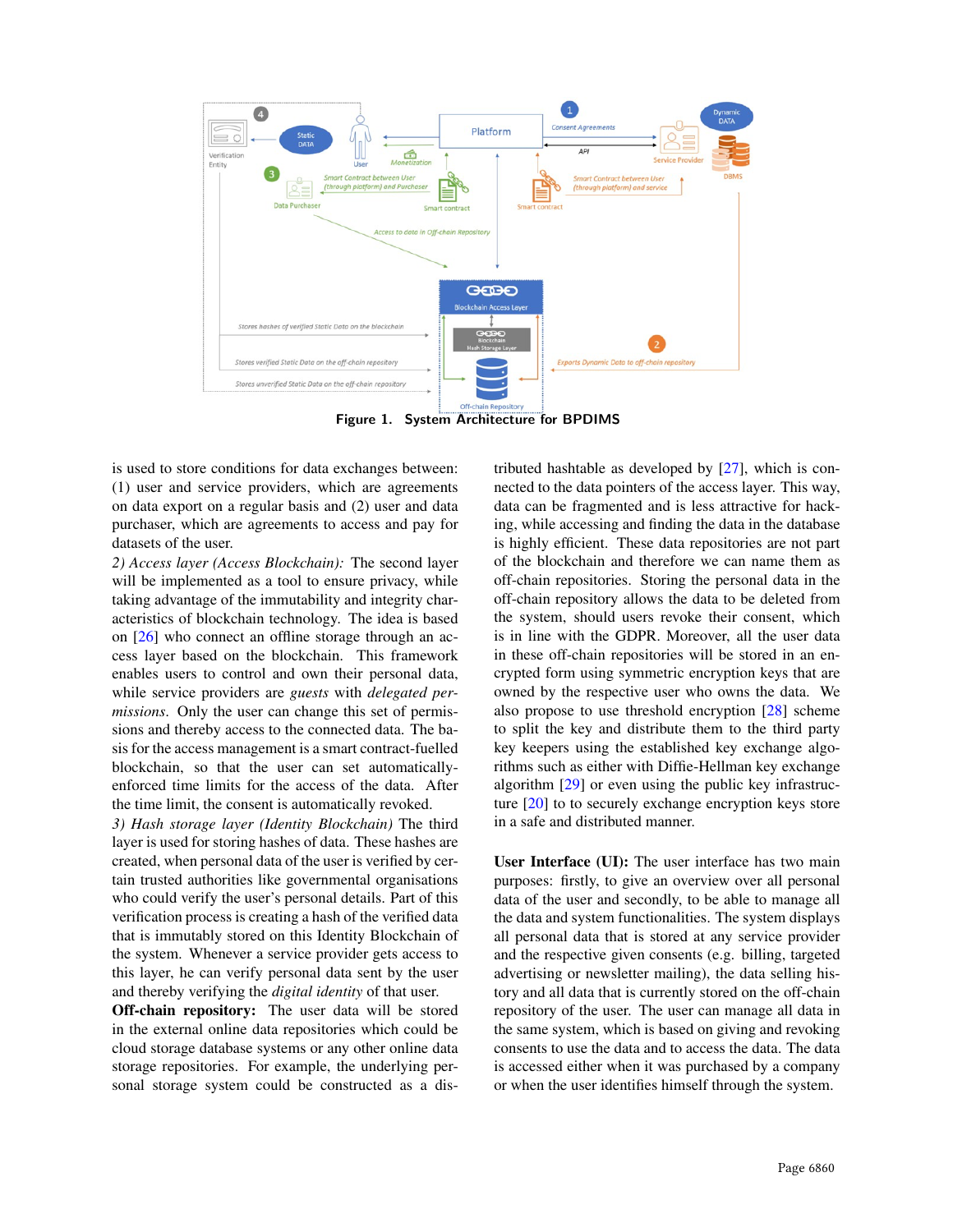## <span id="page-6-0"></span>5. Functionality and Use Case Scenarios

### 5.1. Adding User Data

One of the most essential prerequisite workflows of the system is adding data to the off-chain repository, as this is how the user gets ownership over his data and how consents are connected to this data. Dynamic data refers to the data type that is created while using services and inevitably - also - stored on the databases of the service providers. It is important that the user gains ownership and control over this data, while forwarding or replicating this data to third parties is permitted through the consent management component. To get hold of the data, the system receives the data from the service providers. It is required by the GDPR to provide a data export of all the user's data stored at the provider, which the system will takes advantage of. As shown in fig. [1,](#page-5-0) by sending a request for a full data export, the user gets control over all data stored at the service provider. Moreover, the data received from the providers will be stored in the off-chain data repositories in the encrypted format using symmetric-key algorithms like Rijndael AES [\[30\]](#page-9-29) and we propose that the symmetric keys should preserved using threshold cryptographic methods such as [\[28\]](#page-9-27). *Adding dynamic data from service providers:*

- 1. The smart contract holding the consent of the user automatically triggers a request to the service provider requesting the user's private data.
- 2. The service provider transfers the data in machinereadable format to the system.
- 3. The system transforms the data into the format needed for the repository and adds it to it.
- 4. The smart contract requests data exports at predefined time intervals.

#### *Adding unverified identification data to the system:*

- 1. The user enters information into the system, such as e-mail address.
- 2. The user classifies the privacy rules of this information, e.g. from open through controlled to sensitive.
- 3. The system stores this information as an unverified data entry with the respective privacy setting.

#### *Adding verified identification data to the system:*

- 1. The user finds the institution that is responsible for issuing the identity data.
- 2. The user enters the information into the system.
- 3. The institution gets access to this information through the access layer, as a consent transaction is created that stores the shared identity.

4. Through the access layer the institution gets access to the *identity blockchain*, and then stores a hash of that information immutably.

## 5.2. Consent Management

The GDPR states that it shall be as easy to revoke consent as to give consent for the user regarding processing and storing of private data. Consent appears in our system in three ways: 1) Consent for processing personal data in return for services 2) Consent for storing personal data, and 3) Consent for selling/access to personal data. All user's consents are stored on the Access Blockchain of the system. The second and third type of consent regarding monetization and storage, however, also has a link to the Smart Contract Blockchain. While the consent is stored on the Access Blockchain, it is used to access data in the creation of smart contracts. The creation of the smart contract entails a different type of consent, that is binding regardless of the initial consent, due to the new contractual agreement between the parties. It must be noted that the consents regarding monetisation and storage of personal data is given directly in the system UI. This process involves a request sent from the system on the user's behalf with a valid signature to the service provider in question. Obtaining information regarding a consent can however be a more cumbersome process, depending on the technical implementation method. Especially if the service provider in question is unwilling to partake in the ecosystem our system creates. With this in mind, we identified email and a API integration as the two most feasible options for communication of consent between the system and service providers, where one option does not rule out the other. Meaning the system could feasibly operate with both, depending on the service provider's willingness to participate.

*Give consent to service provider:*

- 1. User agrees to terms and conditions of service provider (gives consent)
- 2. System sends request to service provider for all the user's personal data.
- 3. Service Provider sends data to the system in a commonly-used and machine-readable format.
- 4. System is updated with the information from the service provider and displayed in the user's UI.
- 5. If purpose for data processing or handling changes, service provider must ask for new consent, which is updated in the system in the same manner.

#### *Revoke consent from service provider:*

1. User removes consent through UI.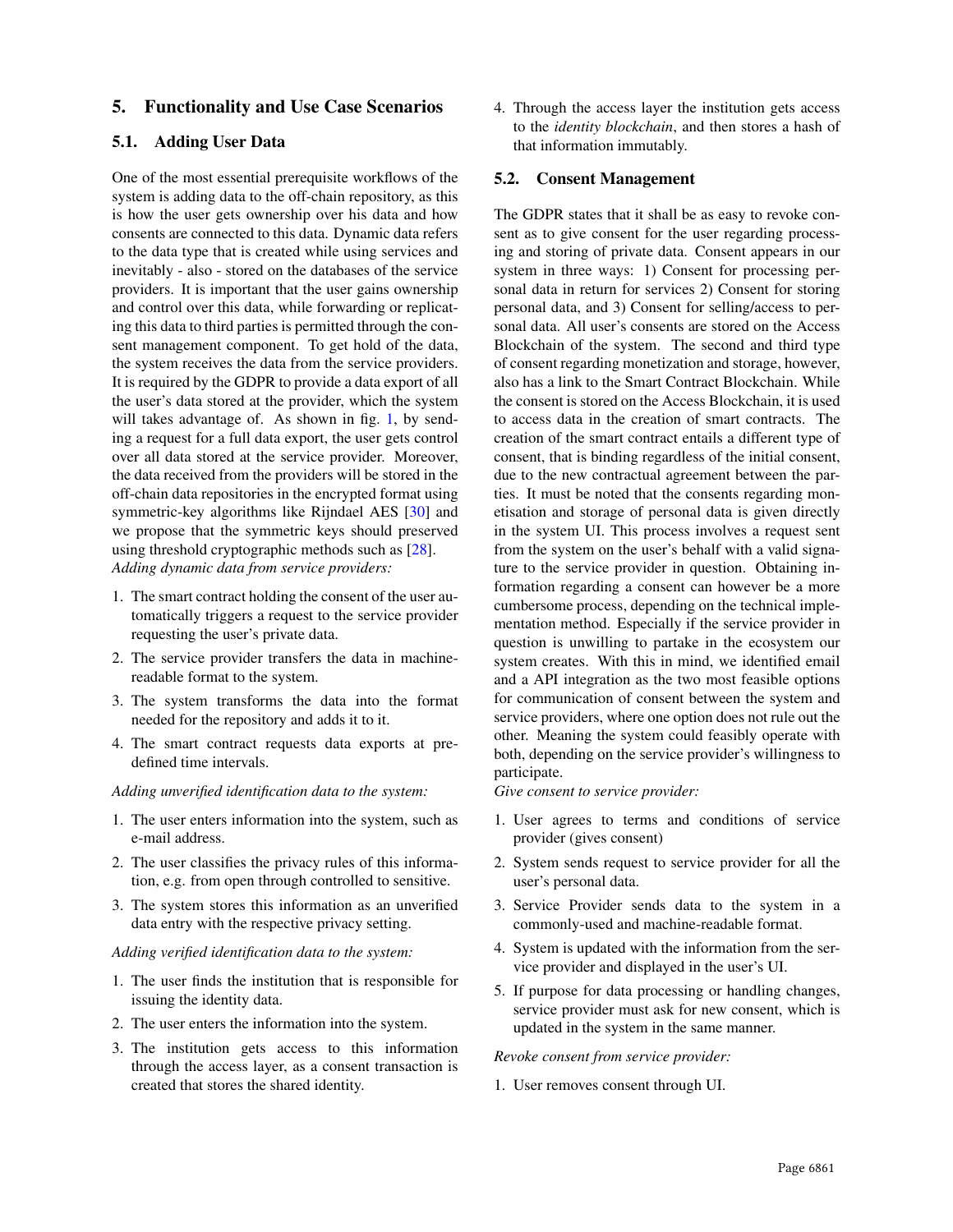- 2. System sends request to service provider to stop processing and delete personal data regarding the user.
- 3. System receives confirmation of deletion from service provider.
- 4. System deletes the information from interface and/or repository, based on user's demands.

## 5.3. Data Monetization

Data has become a trade-able asset, which we most often trade for the usage of free services, often without explicitly knowing for what purposes our data is used or to what third party provider the data is sold. By facilitating the trade of datasets between user and data purchaser for a monetary compensation, the marketplace functionality of our system attempts to enable the user and service providers to participate in the data economy in a more direct and transparent way. Receiving a monetary reward for sharing personal data is not an unknown concept. There are various web services out there, that offer to sell different parts of user data to third parties for which users receive a recurring or one-time payment. For instance, users can share their mobile behavioural data, or their browsing activity on particular websites. In fact, the data brokerage market is estimated to be 156\$ billion in 2016. Seen from a data purchaser point of view, the aggregation of a large pool of diverse datasets bears the opportunity to access data profiles that would have been normally out of reach. Furthermore, datasets would be verified by data validators, for instance participating ecosystem service providers guaranteeing for the quality of the data. In return for validation of data they would be rewarded with a portion of the money from the sale of said data. AS the proposed system is designed as a permissioned blockchain, the key stakeholders of the blockchain (who act as the governing body) will decide who can join the blockchain as a data validator. The authenticity of the data validators can be validated/monitored by using the feedback from the data purchasers. In case, if there are any discrepancies noticed by the data purchaser in the data validated by the data validator, then that particular data validator may be warned or even block-listed in case if the validation failures are repeated. The consents given or revoked by the user are stored on the blockchain and data purchasers can browse through the marketplace to find relevant datasets. Finally, the data purchaser and user enter a smart contract, that enforces compensation and the access to the dataset. *Listing a dataset for sale:*

- 1. User gives consent to what data, if any, can be sold in the user interface.
- 2. System lists this data as for sale in the marketplace.
- 3. Data will be validated by the data validator who will serve as auditors validating the claims of user data in terms of what the user is claiming.
- 4. After the validation checks, the data validators puts certification for the data, which will provide confidence to the data purchasers that they are buying the user data which is validated by the data validators.
- 5. Consent is put into smart contract between user and data purchaser, pointing to the data in question.

### *Data purchaser buys data:*

- 1. The data purchaser can browse through the marketplace and select datasets he wants to purchase. He can retrieve all necessary information, such as price, data certification details from the overview page.
- 2. When the data purchaser wants to purchase a particular dataset, it is checked whether the data purchaser has sufficient means to purchase the data in question.
- 3. If this is the case a consent transaction is created on the access blockchain and together with the data pointer, compensation information and expiry date stored in a smart contract.
- 4. The compensation is transferred to the user.
- 5. The data purchaser gets access to the repository and can download the data files.

## <span id="page-7-0"></span>5.4. Identity Management

As part of a holistic data management approach, the platform also supports an identity management functionality. Both service providers as well as users can highly benefit from a blockchain-based solution. It can still take several days to onboard a customer for a new service that requires verified data (e.g. requesting a loan at a bank), while the process costs large sums of money for the service providers.

*User digitally identifies himself to a service provider:*

- 1. a user wants to access a service, which the provider requests information for
- 2. the user authenticates himself to the personal data storage through his private key
- 3. A consent transaction is created on the blockchain with a shared identity of the service provider and the user. This gives the provider access to that data point as well as the *identity blockchain*
- 4. the service provider can read run the information through the stored hash and verify the information
- 5. the user has successfully identified himself and the provider has only the information needed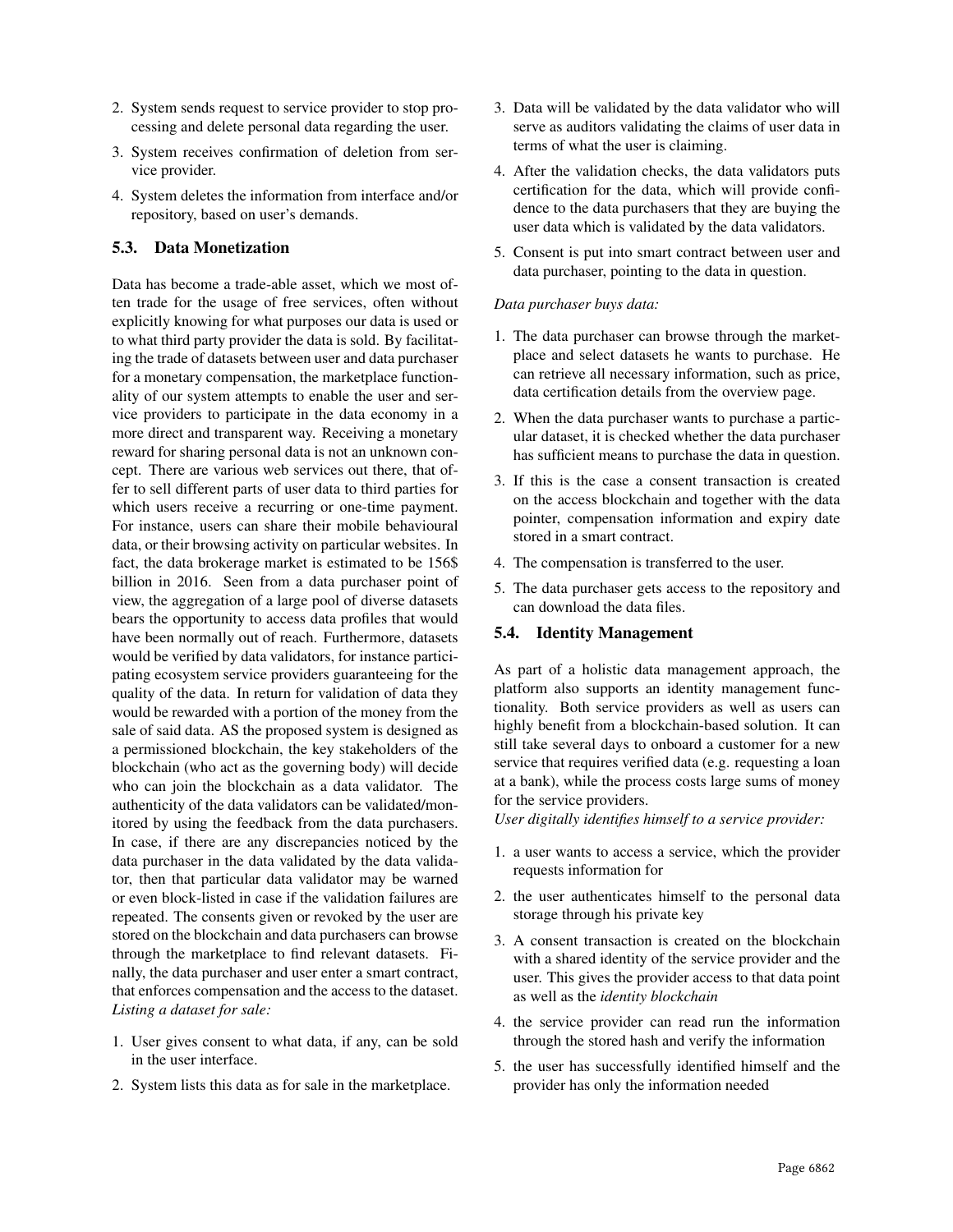## <span id="page-8-0"></span>6. Discussion

We will discuss the benefits of using blockchain to handle a user-centric personal data management.

Improvements Using Blockchain: Due to the concept of immutability as part of blockchain, data stored on a blockchain cannot be changed without a consensus amongst the participating nodes, which leads to a very high data integrity. The proposed blockchain system stores the hashed data pointers pointing to the user data on off-chain repositories, this provides guarantees that the user data has not been altered by the user or anyone else since the time it has been marked for sale. This kind of in-built trust provided by blockchain will be quite beneficial to the data purchasers as they can buy the data without worries about data provenance. Moreover the role of data validators and their certifications will enhance the trust in the user data that put up for sale. Blockchain provides complete transparency and verifiable proofs about various transactions related to the user data and identity management, which will enhance trust and confidence in the system to all the stakeholders such as users, service providers and data purchasers etc. Similarly, the anonymity feature of blockchain allows users to conceal identity and their personal information whenever necessary, e.g. in the case of negotiating with a data purchasers and at the same time, the system allows the users to reveal their identity in case if it is needed. Finally the decentralised and distributed consensus mechanisms of blockchain will provide guarantees against the system being taken by malicious actors easily. This means that unless a malicious actor controls more than 51% of the network, a false entry or change to the data will not be approved.

Smart Contracts: Smart contracts allow us to use fully-automated self-enacting electronic contracts which means the automation and legal certainty of consents and their management is significantly improved. Moreover, smart contracts operate as autonomous actors whose behaviour is completely predictable [\[8\]](#page-9-7). This is done while ensuring a very high integrity of the authenticity of the contracts in question, as well as transparency of the system. Introduction of smart contracts for creating and revoking consents will result in unambiguous legal contracts and it is easy for regulators and auditors to investigate the claims in case of disputes between the users and service providers/data purchasers.

Encrypted Data Storage: Through the implementation of storing the user data in the encrypted form using symmetric-key cryptography and with the encryption key of the user distributed over different key keepers using threshold cryptographic methods, the system avoids a single point of failure. A compromise of the off-chain data repository will not lead to a data leakage. This is due to the encryption of the data repository and the number of keys needed to decipher the data. As one key from key keepers is not enough to decipher the data, a malicious actor would have to compromise several key holders, which further increase the security of the system and decrease the likelihood of a data leakage.

The User's Perspective In the proposed system, a user would be able to grant and revoke access to personal data, but also monitor who has access to it and what it is being used for. This is a significant upgrade from today's situation where most of us us have little knowledge of where our private data is and what it is being used for. With access to personal data and insight to where the data is and what it is being used for, users are likely to become more aware of how they act. This means users will be able to see how they navigate online and where they leave data traces on a more detail level, which potentially will lead to higher awareness of users and deeper insights into their online behaviour. The potential for monetisation of the user's private data is another key change and benefit. However, a shift in transparency and access could also lead to several benefits for companies, which will be discussed later, but the broader access to data could result in a fairer market with more competitors and cross sector usage of data. In general, the proposed approach significantly empowers the user with transparency and control as the main features, with spillover effects to the services available and the reward for usage.

Business Perspective: For service providers our system can help facilitate compliance with the GDPR dealing with both consent and transparency in data handling. The incentive from a business perspective goes both through the monetization of selling data as a data validator and to buying data. The possibility of buying data of potential customers and users from competitors within the industry and also across industries provides a significant opportunity for companies to expand and improve services by getting in the intelligent insights into their customers. This incentive is particularly large for smaller companies and startups that don't have access to data. Furthermore is the possibility to buy data to discover new, potential market opportunities is another key advantage that incentivises companies to engage with the system.

## <span id="page-8-1"></span>7. Conclusion and Future Work

In this research work, we proposed a conceptual design and high-level architecture for a personal data and identity management system with key focus on providing transparency and control over the usage of the personal